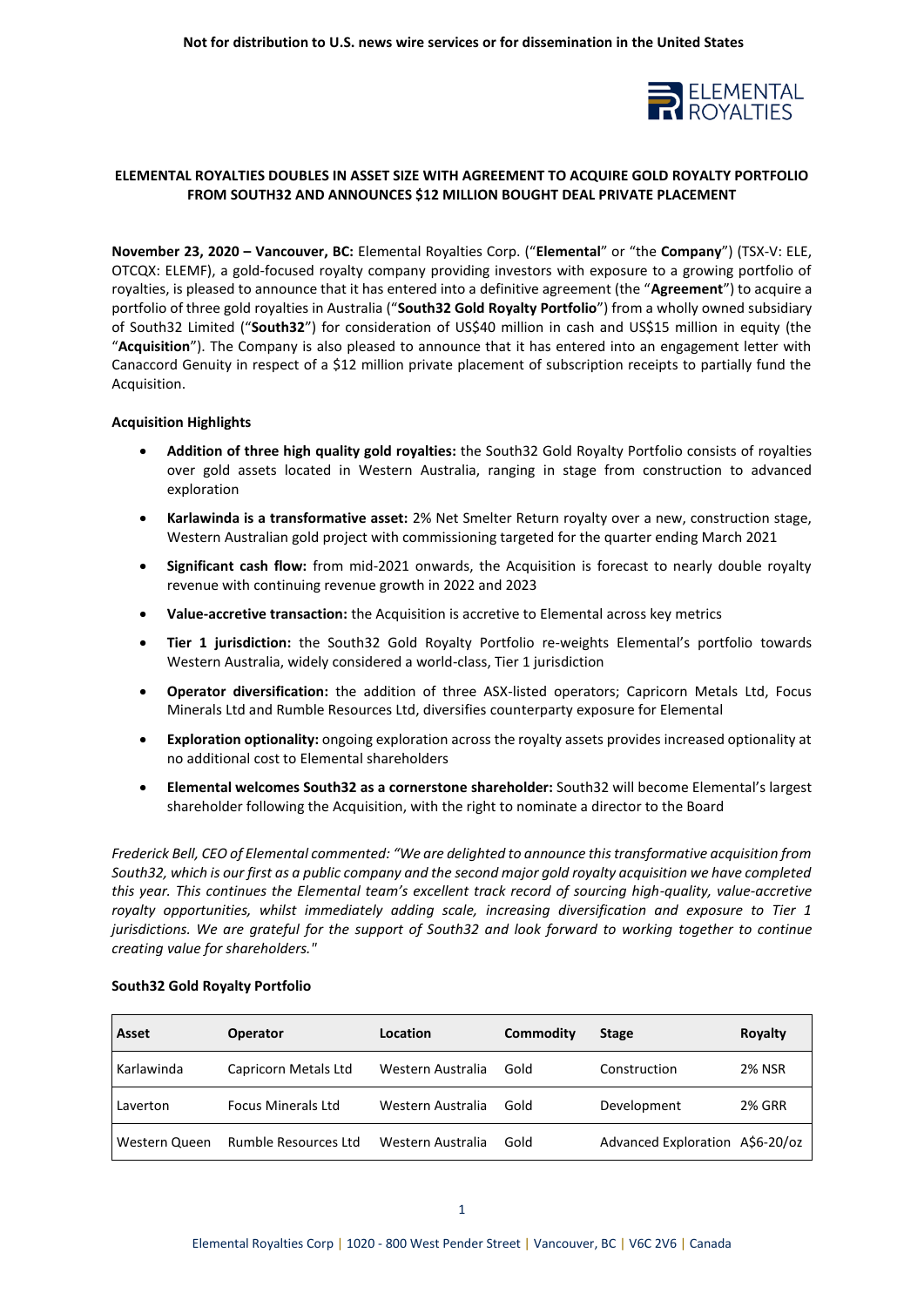

# **Key asset**

### **Karlawinda NSR Royalty**

A 2% Net Smelter Return royalty payable on all production from Capricorn Metals Ltd's ("Capricorn") mining licence and a surrounding exploration licence at their in-construction Karlawinda Gold Project in Western Australia.



The Karlawinda Gold Project is located in the Pilbara region of Western Australia, 70km by road south-east of the town of Newman and close to key infrastructure and mining support services. Karlawinda is an advanced gold project which includes the Bibra deposit and numerous significant exploration targets including the Francopan prospect. Capricorn acquired the project in February 2016.

In April 2020, Capricorn announced an updated mineral reserve for the Bibra Deposit comprising 43.5 million tonnes @ 0.9 grams per tonne ("g/t") of gold ("Au") for 1.2 million ounces ("Moz") of gold, a 35% increase from the previously announced reserve of 892,000 ounces ("oz"). The mineral reserve final pit design yields a 12-year mine life involving pit staging, with a life-of- mine (LOM) stripping ratio of 3.6:1<sup>1</sup>.

Construction at Karlawinda is well underway, with plant commissioning targeted to commence in the March 2021 quarter and first gold production to follow in the June 2021 quarter. Capricorn is targeting annual gold production at Karlawinda of 110,000 – 125,000 oz. Increased crushing capacity has been achieved in the final design process by up scaling and modifying equipment selection and associated structures. On November 18, 2020, Capricorn announced completion of 4 million tonnes ("Mt") of grade control drilling for the first year's mill feed, ball mill manufacture completion and en route to site, and mobilisation of the earthmoving contractor and first blast of waste rock in the stage 1 open pit.

For more information on Karlawinda, please visit http://capmetals.com.au/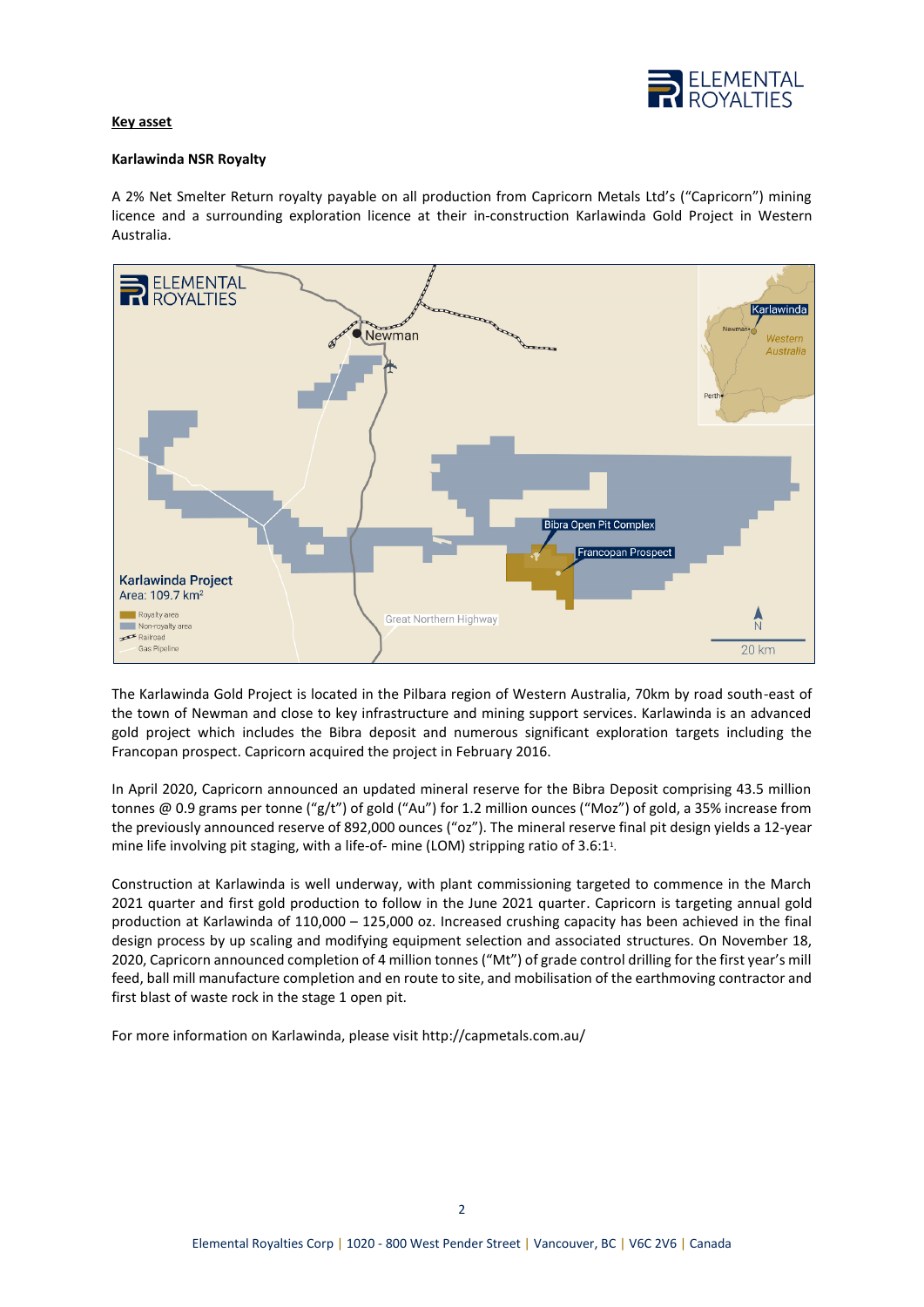

### **Other portfolio assets**

#### **Laverton GRR Royalty**

A 2% Gross Revenue Royalty payable on certain licences held by Focus Minerals Ltd ("Focus") at their brownfield Laverton gold project in Western Australia. In addition, there is a separately defined royalty covering nickel, copper and platinum group metals on certain of the tenements.



The Laverton Gold Project is located in the Eastern Goldfields region of Western Australia, surrounding the town of Laverton, approximately 250km north of Kalgoorlie.

Focus has been actively exploring royalty-linked tenements and advancing its Stage 1 production plan, which contemplates open pit mining of the Beasley Creek, Beasley Creek South, Telegraph and Wedge – Lancefield North deposits, with first production targeted for 2022. The Pre-Feasibility Study is expected to be released before the end of December 2020.

Focus is also advancing its Stage 2 production plan, which contemplates mining of the refractory Lancefield Underground, Rumor and Apollo deposits (among others), with first production targeted for 2025.

For more information on Lancefield, please visit: http://www.focusminerals.com.au/

#### **Western Queen Royalty**

An A\$6-20/oz royalty over the 9.8km<sup>2</sup> Western Queen Central Mine and associated prospects held by Rumble Resources Ltd in Western Australia.

The Western Queen Gold Project lies 110km NW of Mt Magnet within the Yalgoo mineral field of Western Australia, located within a 110km radius of three operating gold processing mills.

The project hosts the entire Warda Warra north-south trending mineralised greenstone belt which is 35km in length and up to 3km wide. The greenstone belt hosts the mineralised Western Queen Shear Zone which is up to 50m in width and hosts a series of high-grade gold structures including two mined deposits for a combined historic production of 880,000t @ 7.6 g/t Au for 215,000oz.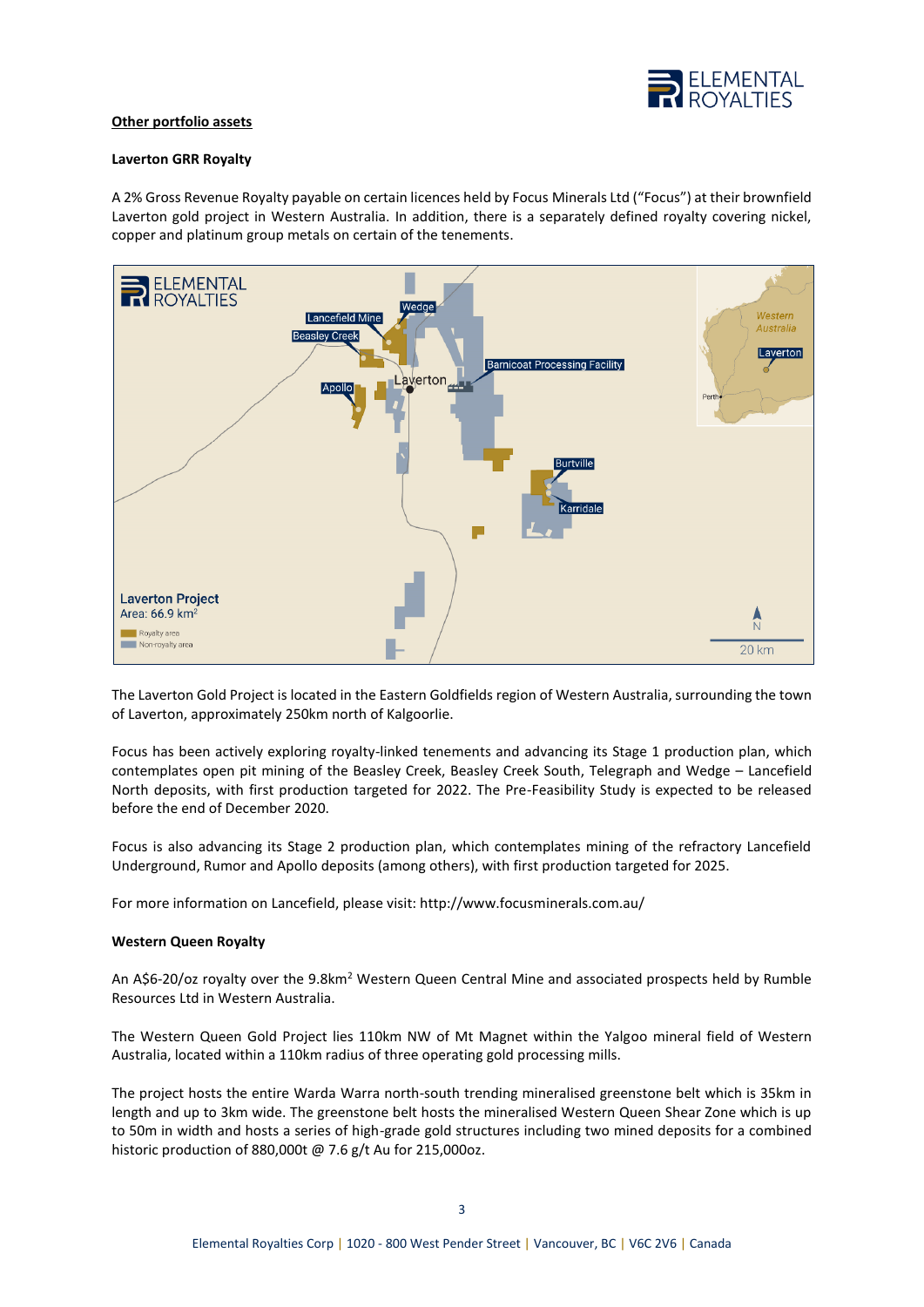

Current drilling is targeting multiple near-surface plunging high-grade gold shoots along the Western Queen Shear zone.

For more information on Western Queen, please visit http://www.rumbleresources.com.au/

### **Terms of the Acquisition**

Elemental will issue to South32 a total of 13,065,100 common shares and pay US\$40 million in cash upon closing of the Acquisition. The shares issued to South32 will represent approximately 19.7% of the Company's common shares after giving effect to the Offering (as defined below).

Closing is expected to occur on or before February 28, 2021, and is subject to certain conditions including the approval of the TSX Venture Exchange ("TSX-V"), Australian Foreign Investment Review Board approval and closing of the Offering.

A majority of Elemental shareholders, including the Board of Directors of Elemental, have agreed to vote in favour of approving the Acquisition and have entered into voting and support agreements.

#### **South32 Investor Rights Agreement**

At Closing South32 and Elemental will enter into an Investor Rights Agreement ("Rights Agreement") that will include:

- The right for South32 to nominate a director to Elemental's Board provided that South32's shareholding remains over 10% of Elemental's outstanding common shares;
- Pre-emptive and top-up rights in favour of South32 to maintain its shareholding percentage in Elemental provided that South32's shareholding is over 10% of Elemental's outstanding common shares;
- Certain restrictions on South32's shareholding, including a minimum hold period of 9 months, and following that, certain processes to ensure the orderly disposition of its shareholdings; and
- Piggy back rights in favour of South32 related to any prospectus offering undertaken by Elemental, provided that South32's shareholding is over 10% of Elemental's outstanding common shares.

#### **Concurrent Bought Deal Private Placement**

In connection with the Acquisition, Elemental has entered into an agreement with Canaccord Genuity, on behalf of a syndicate of underwriters (the "Underwriters"), pursuant to which the Underwriters have agreed to purchase 8,000,000 subscription receipts ("Subscription Receipts") at a price of C\$1.50 per Subscription Receipt (the "Issue Price") for aggregate gross proceeds of approximately C\$12 million, on a bought deal private placement basis (the "Offering"). In addition, the Underwriters shall have the option (the "Underwriters' Option"), exercisable until the closing of the Offering, to sell up to an additional 1,200,000 Subscription Receipts at the Issue Price for additional gross proceeds to the Company of up to C\$1.8 million.

Each Subscription Receipt will entitle the holder thereof to receive one common share (a "Common Share") of Elemental, without any further action on the part of the holder and without payment of additional consideration, upon satisfaction of the escrow release conditions including the satisfaction of all conditions precedent to completing the Acquisition. The aggregate gross proceeds of the Offering, less 50% of the Underwriters commission and certain expenses of the Offering, will be held in escrow pending closing of the Acquisition.

In the event that the Acquisition is not completed within four months of the closing of the Offering, the escrow agent shall return to the holders of the Subscription Receipts an amount equal to the aggregate purchase price paid for the Subscription Receipts held by each holder.

The net proceeds of the Offering will be used to fund part of the cash portion of the consideration payable in connection with the Acquisition.

The Subscription Receipt offering is expected to close on or about December 15, 2020 and is subject to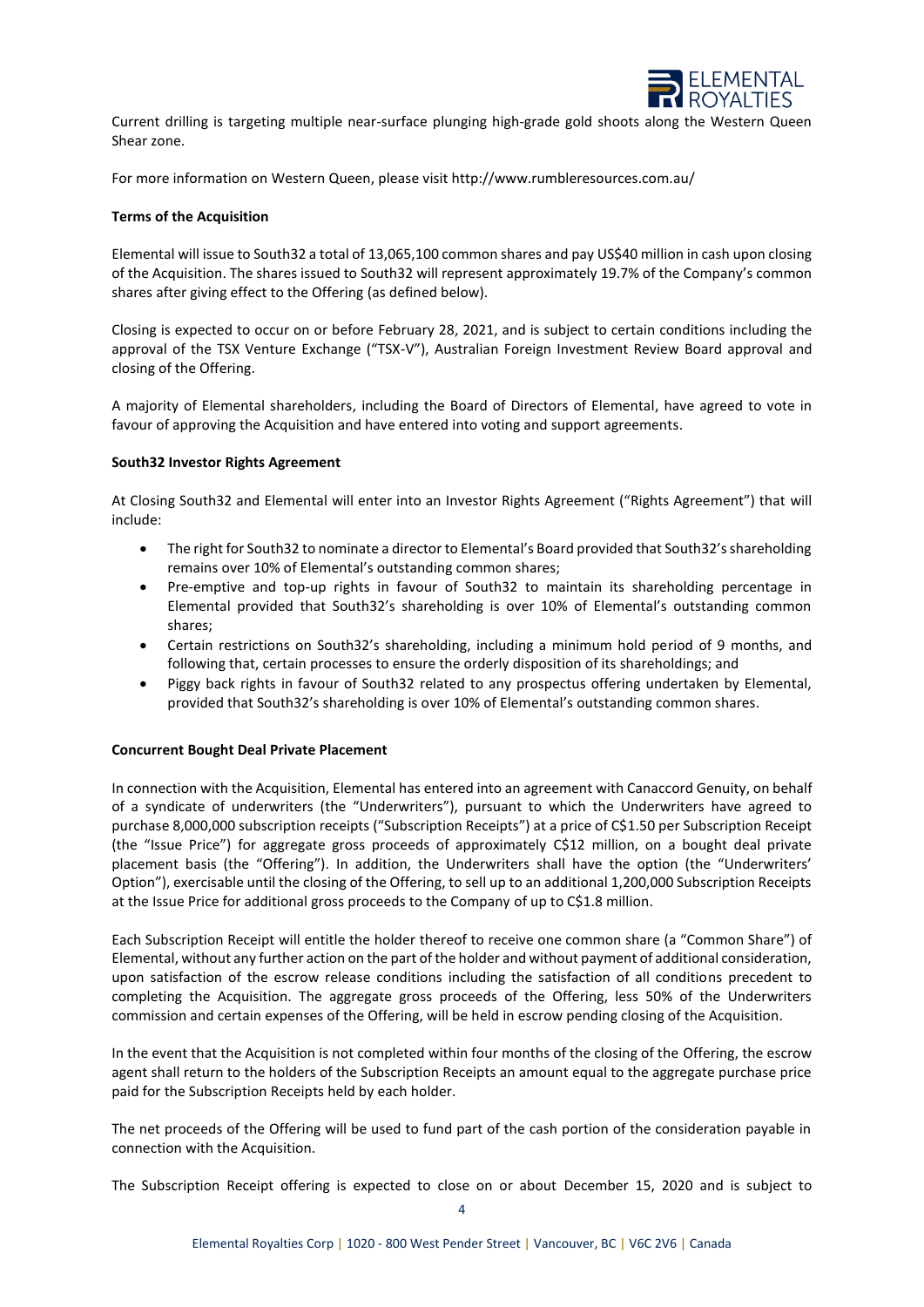

customary regulatory and stock exchange approvals, including approval of the TSX-V.

### **Sprott Credit Facility**

Alongside the Offering, Elemental has entered into a term sheet with Sprott Private Resource Lending II (Collector), LP ("Sprott") pursuant to which Elemental and Sprott intend to enter into an amended and restated credit agreement (the "ARCA"). Subject to the terms and conditions of the ARCA, Elemental expects to draw US\$25 million to be used to partially finance the Acquisition (the "Sprott Facility").

The Sprott Facility will have a 2-year term and incur interest at an annual rate of 9% plus the greater of (i) US 3 month LIBOR, and (ii) 1% per annum, payable monthly. In connection with the Sprott Facility, Elemental will issue to Sprott (or as Sprott may direct) 653,255 common shares. Financial close of the Sprott Facility is subject to completion of definitive documentation and other customary closing conditions.

#### **Not for distribution to U.S. news wire services or for dissemination in the United States.**

This news release does not constitute an offer to sell or a solicitation of an offer to buy any of the securities in the United States. The securities have not been and will not be registered under the United States Securities Act of 1933, as amended (the "U.S. Securities Act") or any state securities laws and may not be offered or sold within the United States or to U.S. Persons unless registered under the U.S. Securities Act and applicable state securities laws or an exemption from such registration is available.

(1) Mineral Reserves effective as of April 17, 2020. For more information please refer to Capricorn Metals' ASX announcement dated April 17, 2020, titled "Gold Reserves Increase 35% to 1.2 Million Ounces". The ASX announcements are prepared in accordance with the Australasian Code for Reporting of Exploration Results, Mineral Resources and Ore Reserves ("JORC Code"). The ASX announcements are available on Capricorn's website: http://capmetals.com.au/investor-centre/asx-announcements

BHP Billiton Ltd ("BHP") retains a claw-back right whereby BHP can elect to acquire a 70% interest in the Karlawinda project for 3 times total costs incurred, but only if Capricorn has delineated a JORC-compliant resource of 5Moz of gold or 120kt of nickel. Under the current agreement, in the event the clawback is exercised the Karlawinda NSR Royalty is no longer payable.

#### **Qualified Person**

Richard Evans, FAusIMM, Senior Vice President Technical for Elemental, and a qualified person under National Instrument 43-101 *Standards of Disclosure for Mineral Projects*, has reviewed and approved the scientific and technical disclosure contained in this press release.

#### **On behalf of Elemental Royalties Corp.**

#### **Frederick Bell**

CEO and Director

For further information about Elemental Royalties Corp. or this news release, please visit our website at www.elementalroyalties.com or by email at [info@elementalroyalties.com.](mailto:info@elementalroyalties.com)

Elemental Royalties Corp. is a proud member of Discovery Group. For more information please visit: discoverygroup.ca or contact 604-653-9464.

## *Neither the TSX-V nor its Regulation Service Provider (as that term is defined in the policies of the TSX-V.) accepts responsibility for the adequacy or accuracy of this press release.*

### **About Elemental Royalties**

Elemental Royalties is a gold-focused royalty company listed on the TSX-V in Canada and provides investors with lower risk precious metals exposure through a portfolio of nine high-quality royalties. This enables investors to benefit from ongoing royalty revenue, future exploration upside and low operating costs. Elemental's experienced team seeks to secure royalties in advanced precious metals projects, run by established operators, from its pipeline of identified opportunities.